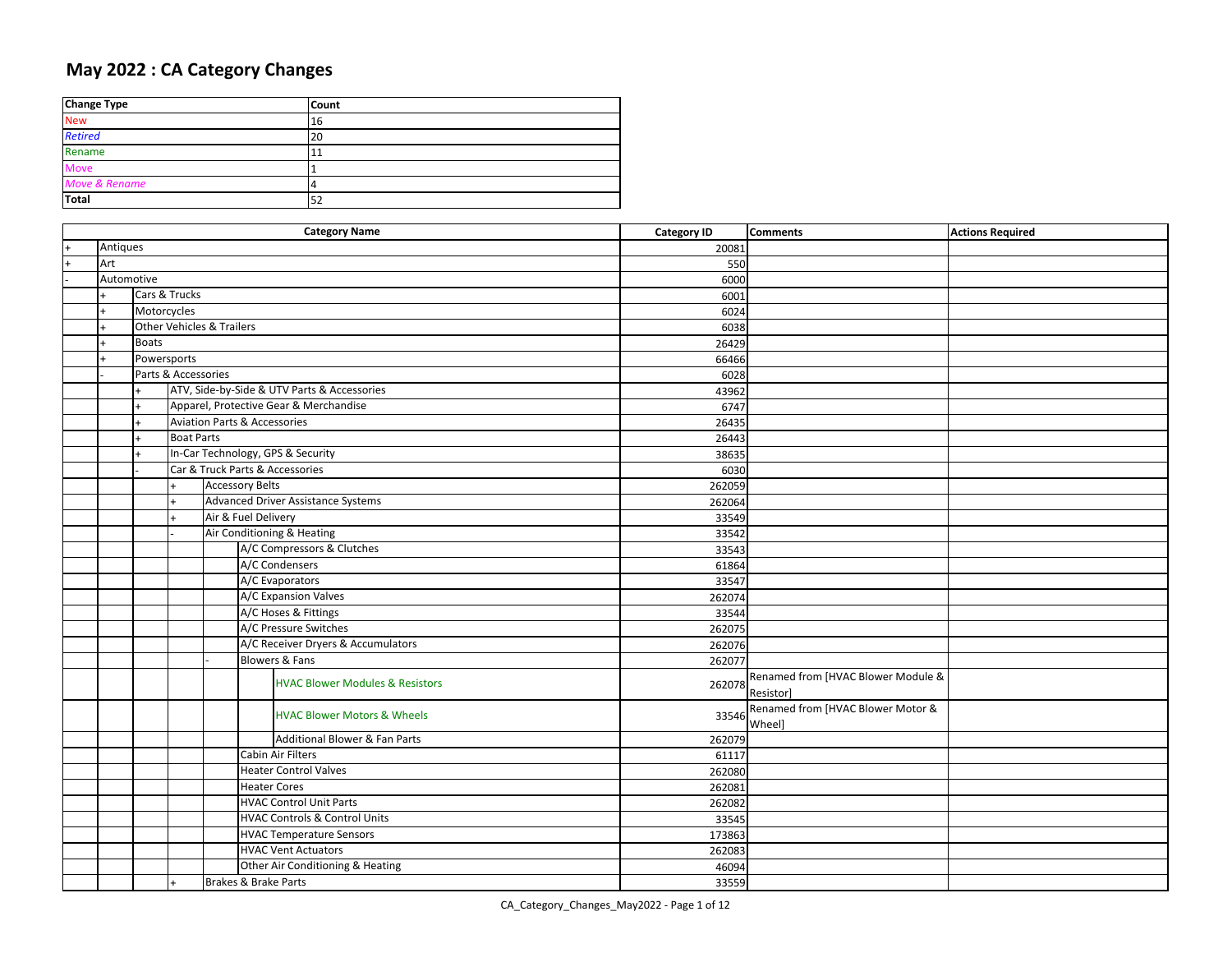| <b>Category Name</b>                                         |           |                                         |                      |                                             | <b>Category ID</b> | <b>Comments</b>                                     | <b>Actions Required</b>                     |
|--------------------------------------------------------------|-----------|-----------------------------------------|----------------------|---------------------------------------------|--------------------|-----------------------------------------------------|---------------------------------------------|
|                                                              |           |                                         |                      | Electric, Hybrid & PHEV Specific Parts      | 177701             |                                                     |                                             |
|                                                              |           |                                         |                      | <b>Engine Cooling Components</b>            | 33599              |                                                     |                                             |
|                                                              |           |                                         |                      | Engines & Engine Parts                      | 33612              |                                                     |                                             |
|                                                              |           |                                         |                      | <b>Exhaust &amp; Emission Systems</b>       | 33605              |                                                     |                                             |
|                                                              |           | <b>Exterior Parts &amp; Accessories</b> |                      |                                             | 33637              |                                                     |                                             |
|                                                              |           |                                         |                      | Ignition Systems & Components               | 33687              |                                                     |                                             |
|                                                              |           |                                         |                      | Interior Parts & Accessories                | 33694              |                                                     |                                             |
|                                                              |           |                                         |                      | Lighting & Lamps                            | 33707              |                                                     |                                             |
|                                                              |           |                                         |                      | Racks & Cargo Carriers                      | 262215             |                                                     |                                             |
|                                                              |           |                                         |                      | Starters, Alternators, ECUs & Wiring        | 33572              |                                                     |                                             |
|                                                              |           |                                         |                      | <b>Steering &amp; Suspension</b>            | 33579              |                                                     |                                             |
|                                                              |           |                                         |                      | Towing Parts & Accessories                  | 180143             |                                                     |                                             |
|                                                              |           |                                         |                      | Transmission & Drivetrain                   | 33726              |                                                     |                                             |
|                                                              |           |                                         |                      | Wheels, Tires & Parts                       | 33743              |                                                     |                                             |
|                                                              |           |                                         |                      | <b>Tires</b>                                | 66471              | The Category ID is being changed to<br>$[179680]$ . | Please update your category ID accordingly. |
|                                                              |           |                                         |                      | Wheels                                      | 43953              | The Category ID is being changed to<br>$[179679]$ . | Please update your category ID accordingly. |
|                                                              |           |                                         |                      | <b>Wheel &amp; Tire Packages</b>            | 66479              | The Category ID is being changed to<br>$[179681]$ . | Please update your category ID accordingly. |
|                                                              |           |                                         |                      | <b>Tires</b>                                |                    | 179680 New Category                                 |                                             |
|                                                              |           |                                         |                      | Wheels                                      |                    | 179679 New Category                                 |                                             |
|                                                              |           |                                         |                      | <b>Wheel &amp; Tire Packages</b>            |                    | 179681 New Category                                 |                                             |
|                                                              |           |                                         |                      | <b>Tire Pressure Monitoring Sensor</b>      | 179696             |                                                     |                                             |
|                                                              |           |                                         |                      | Valve Stems & Caps                          | 33747              |                                                     |                                             |
|                                                              |           |                                         |                      | Wheel Hub Caps, Center Caps & Trim Rings    | 262263             |                                                     |                                             |
|                                                              |           |                                         |                      | Wheel Nuts, Bolts & Studs                   | 33749              |                                                     |                                             |
|                                                              |           |                                         |                      | Wheel Spacers, Adapters & Hub Centric Rings | 122154             |                                                     |                                             |
|                                                              |           |                                         |                      | Wheel & Tire Accessories                    | 262264             |                                                     |                                             |
|                                                              |           |                                         |                      | Other Wheel & Tire Parts                    | 179684             |                                                     |                                             |
|                                                              |           |                                         |                      | Other Car & Truck Parts & Accessories       | 9886               |                                                     |                                             |
|                                                              |           |                                         |                      | <b>Commercial Truck Parts</b>               | 184646             |                                                     |                                             |
|                                                              |           |                                         |                      | <b>Golf Cart Parts &amp; Accessories</b>    | 170140             |                                                     |                                             |
|                                                              |           |                                         |                      | Manuals & Literature                        | 6029               |                                                     |                                             |
|                                                              |           | Motorcycle Parts                        |                      |                                             | 10063              |                                                     |                                             |
|                                                              |           |                                         |                      | Motorcycle Accessories                      | 25622              |                                                     |                                             |
|                                                              |           |                                         |                      | Performance & Racing Parts                  | 107057             |                                                     |                                             |
|                                                              |           |                                         |                      | <b>Personal Watercraft Parts</b>            | 124107             |                                                     |                                             |
|                                                              |           |                                         |                      | RV, Trailer & Camper Parts & Accessories    | 49759              |                                                     |                                             |
|                                                              |           | Salvage Parts Cars                      |                      |                                             | 168693             |                                                     |                                             |
|                                                              |           |                                         | <b>Scooter Parts</b> |                                             | 84149              |                                                     |                                             |
|                                                              |           |                                         |                      | Services & Installation                     | 111098             |                                                     |                                             |
|                                                              | $\ddot{}$ |                                         | Snowmobile Parts     |                                             | 100448             |                                                     |                                             |
|                                                              |           | Wholesale Lots                          |                      |                                             | 50467              |                                                     |                                             |
|                                                              |           | Other Vehicle Parts                     |                      |                                             | 34285              |                                                     |                                             |
|                                                              |           | Other                                   |                      |                                             | 6755               |                                                     |                                             |
| Safety & Security Accessories<br>Automotive Tools & Supplies |           |                                         |                      | 262266                                      |                    |                                                     |                                             |
|                                                              |           |                                         |                      |                                             | 34998              |                                                     |                                             |
| Baby                                                         |           |                                         |                      |                                             | 2984               |                                                     |                                             |
| Books & Magazines                                            |           |                                         |                      |                                             | 267                |                                                     |                                             |
|                                                              |           | Business & Industrial                   |                      |                                             | 12576              |                                                     |                                             |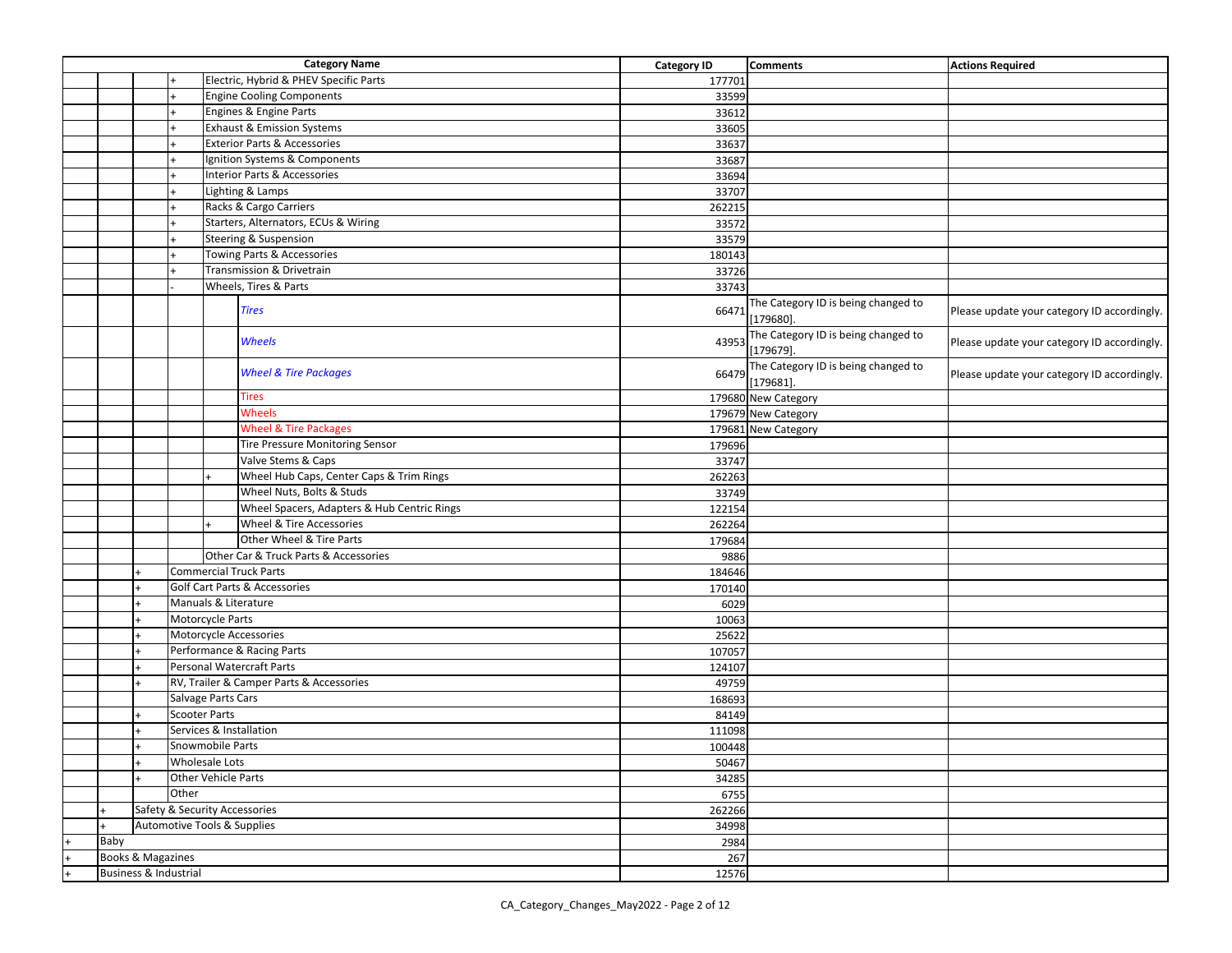|     |                 | <b>Category Name</b>          | <b>Category ID</b> | <b>Comments</b>                                                             | <b>Actions Required</b>                                                                                                                                      |
|-----|-----------------|-------------------------------|--------------------|-----------------------------------------------------------------------------|--------------------------------------------------------------------------------------------------------------------------------------------------------------|
|     | Cameras & Photo |                               | 625                |                                                                             |                                                                                                                                                              |
|     |                 | Cell Phones & Accessories     | 15032              |                                                                             |                                                                                                                                                              |
|     |                 | Clothing, Shoes & Accessories | 11450              |                                                                             |                                                                                                                                                              |
|     |                 | Coins & Paper Money           | 11116              |                                                                             |                                                                                                                                                              |
|     | <b>Bullion</b>  |                               | 39482              |                                                                             |                                                                                                                                                              |
|     |                 | Coins: Canada                 | 3377               |                                                                             |                                                                                                                                                              |
|     | Coins: US       |                               | 253                |                                                                             |                                                                                                                                                              |
|     |                 | <b>Coins: Ancient</b>         | 4733               |                                                                             |                                                                                                                                                              |
|     |                 | Coins: Medieval               | 18466              |                                                                             |                                                                                                                                                              |
|     | Coins: World    |                               | 256                |                                                                             |                                                                                                                                                              |
|     |                 | Africa                        | 127144             |                                                                             |                                                                                                                                                              |
|     |                 | Asia                          | 40711              |                                                                             |                                                                                                                                                              |
|     | $\ddot{}$       | Australia & Oceania           | 45991              |                                                                             |                                                                                                                                                              |
|     |                 | Europe                        | 45148              |                                                                             |                                                                                                                                                              |
|     |                 | Middle East                   | 58532              |                                                                             |                                                                                                                                                              |
|     |                 | Afghanistan                   | 162157             |                                                                             |                                                                                                                                                              |
|     |                 | Bahrain                       | 173613             |                                                                             |                                                                                                                                                              |
|     |                 | Iraq                          | 162159             |                                                                             |                                                                                                                                                              |
|     |                 | Israel                        | 4184               |                                                                             |                                                                                                                                                              |
|     |                 | Jordan                        | 162160             |                                                                             |                                                                                                                                                              |
|     |                 | Kuwait                        | 173614             |                                                                             |                                                                                                                                                              |
|     |                 | Lebanon                       | 162161             |                                                                             |                                                                                                                                                              |
|     |                 | Pakistan                      | 162162             |                                                                             |                                                                                                                                                              |
|     |                 | Palestine                     | 173615             |                                                                             |                                                                                                                                                              |
|     |                 | Saudi Arabia                  | 162163             |                                                                             |                                                                                                                                                              |
|     |                 | <b>Syria</b>                  | 162164             | All listings are being moved into [Other<br>Middle Eastern Coins - 162166]. | Before 17 May: If you would like your<br>listings to be moved into an appropriate<br>category, please use the applicable eBay<br>recommended item specifics. |
|     |                 | <b>United Arab Emirates</b>   | 173616             |                                                                             |                                                                                                                                                              |
|     |                 | Yemen                         | 162165             |                                                                             |                                                                                                                                                              |
|     |                 | Other Middle Eastern Coins    | 162166             |                                                                             |                                                                                                                                                              |
|     |                 | North & Central America       | 45145              |                                                                             |                                                                                                                                                              |
|     |                 | South America                 | 45160              |                                                                             |                                                                                                                                                              |
|     |                 | Commemorative                 | 546                |                                                                             |                                                                                                                                                              |
|     |                 | Errors                        | 543                |                                                                             |                                                                                                                                                              |
|     |                 | Gold                          | 547                |                                                                             |                                                                                                                                                              |
|     |                 | Mint, Proof Sets              | 545                |                                                                             |                                                                                                                                                              |
|     |                 | Collections, Lots             | 544                |                                                                             |                                                                                                                                                              |
|     |                 |                               |                    |                                                                             |                                                                                                                                                              |
|     |                 | Other Coins of the World      | 257                |                                                                             |                                                                                                                                                              |
|     | Exonumia        |                               | 3452               |                                                                             |                                                                                                                                                              |
| $+$ |                 | Paper Money: US               | 3412               |                                                                             |                                                                                                                                                              |
|     |                 | Paper Money: World            | 3411               |                                                                             |                                                                                                                                                              |
|     |                 | Replicas & Reproductions      | 162194             |                                                                             |                                                                                                                                                              |
|     |                 | Africa                        | 12821              |                                                                             |                                                                                                                                                              |
|     |                 | Asia                          | 8008               |                                                                             |                                                                                                                                                              |
|     |                 | Australia & Oceania           | 45337              |                                                                             |                                                                                                                                                              |
|     |                 | Europe                        | 45339              |                                                                             |                                                                                                                                                              |
|     |                 | Middle East<br>Afghanistan    | 58516<br>162206    |                                                                             |                                                                                                                                                              |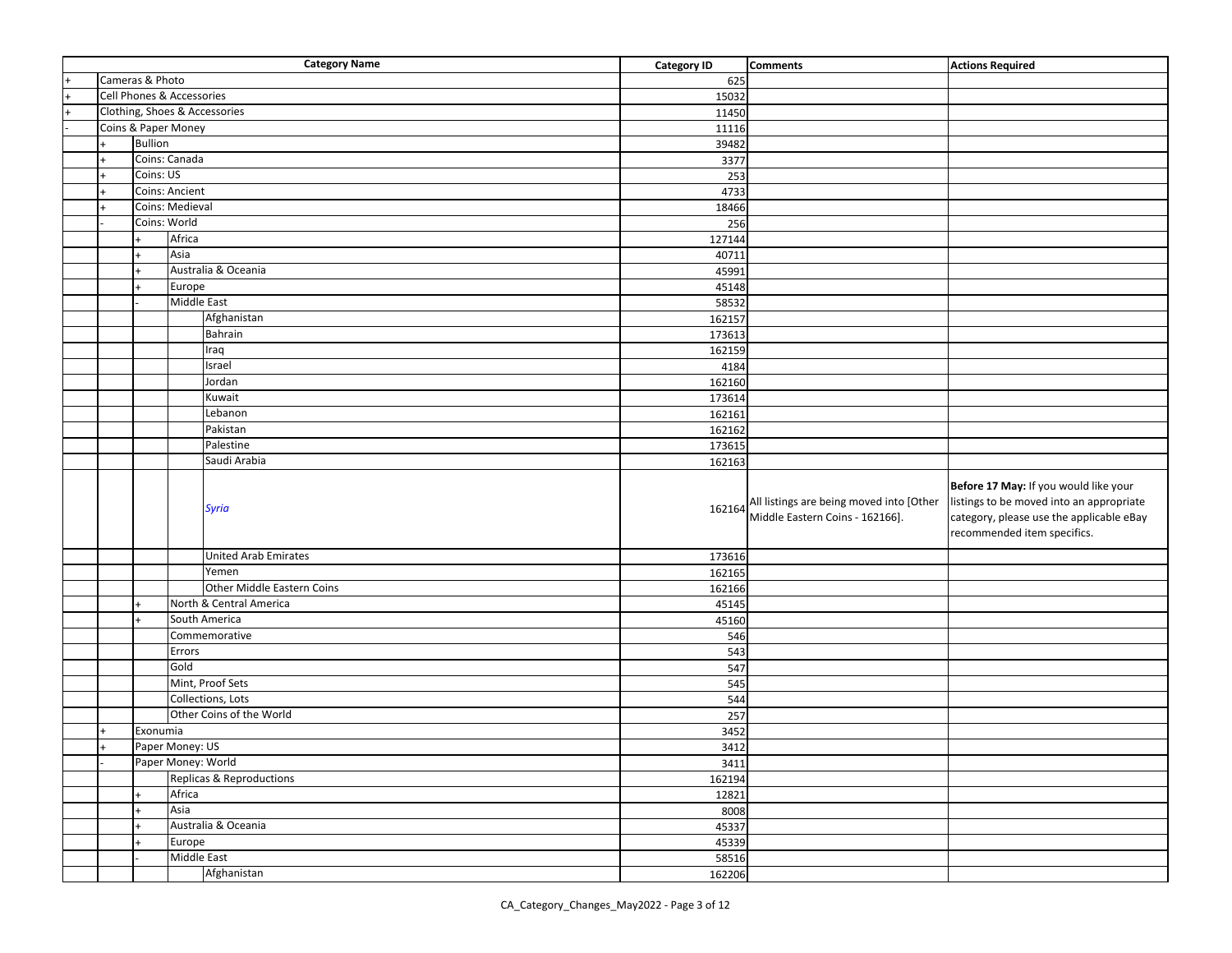|           |              |                            | <b>Category Name</b>               | <b>Category ID</b> | <b>Comments</b>                                                                | <b>Actions Required</b>                                                                                                                                      |
|-----------|--------------|----------------------------|------------------------------------|--------------------|--------------------------------------------------------------------------------|--------------------------------------------------------------------------------------------------------------------------------------------------------------|
|           |              |                            | Iraq                               | 162208             |                                                                                |                                                                                                                                                              |
|           |              |                            | Israel                             | 3436               |                                                                                |                                                                                                                                                              |
|           |              |                            | Jordan                             | 162209             |                                                                                |                                                                                                                                                              |
|           |              |                            | Kuwait                             | 162210             |                                                                                |                                                                                                                                                              |
|           |              |                            | Lebanon                            | 162211             |                                                                                |                                                                                                                                                              |
|           |              |                            | Pakistan                           | 162212             |                                                                                |                                                                                                                                                              |
|           |              |                            | Saudi Arabia                       | 162213             |                                                                                |                                                                                                                                                              |
|           |              |                            | <b>Syria</b><br>Yemen              | 162214             | All listings are being moved into [Other<br>Middle East Paper Money - 162216]. | Before 17 May: If you would like your<br>listings to be moved into an appropriate<br>category, please use the applicable eBay<br>recommended item specifics. |
|           |              |                            |                                    | 162215             |                                                                                |                                                                                                                                                              |
|           |              |                            | Other Middle East Paper Money      | 162216             |                                                                                |                                                                                                                                                              |
|           |              |                            | North & Central America            | 45338              |                                                                                |                                                                                                                                                              |
|           |              |                            | South America                      | 3440               |                                                                                |                                                                                                                                                              |
|           |              |                            | Collections & Lots                 | 3098               |                                                                                |                                                                                                                                                              |
|           |              |                            | Other Paper Money of the World     | 385                |                                                                                |                                                                                                                                                              |
|           |              |                            | <b>Publications &amp; Supplies</b> | 83274              |                                                                                |                                                                                                                                                              |
|           |              |                            | Stocks & Bonds, Scripophily        | 3444               |                                                                                |                                                                                                                                                              |
|           |              |                            | Other Coins & Paper Money          | 169305             |                                                                                |                                                                                                                                                              |
|           | Collectibles |                            |                                    |                    |                                                                                |                                                                                                                                                              |
|           |              |                            | Computers/Tablets & Networking     | 58058              |                                                                                |                                                                                                                                                              |
|           |              |                            | <b>Consumer Electronics</b>        | 293                |                                                                                |                                                                                                                                                              |
|           | Crafts       |                            |                                    | 14339              |                                                                                |                                                                                                                                                              |
| $\ddot{}$ |              | Dolls & Bears              |                                    | 237                |                                                                                |                                                                                                                                                              |
|           | Movies & TV  |                            |                                    | 11232              |                                                                                |                                                                                                                                                              |
|           |              |                            | Entertainment Memorabilia          | 45100              |                                                                                |                                                                                                                                                              |
|           |              |                            | Gift Cards & Coupons               | 172008             |                                                                                |                                                                                                                                                              |
|           |              | <b>Health &amp; Beauty</b> |                                    | 26395              |                                                                                |                                                                                                                                                              |
|           |              | Bath & Body                |                                    | 11838              |                                                                                |                                                                                                                                                              |
|           |              |                            | Cannabis Accessories               | 259707             |                                                                                |                                                                                                                                                              |
|           |              | Fragrances                 |                                    | 180345             |                                                                                |                                                                                                                                                              |
|           |              |                            | Hair Care & Styling                | 11854              |                                                                                |                                                                                                                                                              |
|           |              | <b>Health Care</b>         |                                    | 67588              |                                                                                |                                                                                                                                                              |
|           |              |                            | <b>Diabetes Care</b>               | 72873              |                                                                                |                                                                                                                                                              |
|           |              |                            | Ear Care                           | 260818             |                                                                                |                                                                                                                                                              |
|           |              |                            | Feminine Care                      | 180942             |                                                                                |                                                                                                                                                              |
|           |              |                            | <b>First Aid</b>                   | 180931             |                                                                                |                                                                                                                                                              |
|           |              |                            | Foot Creams & Treatments           | 36431              |                                                                                |                                                                                                                                                              |
|           |              |                            | Hot & Cold Therapies               | 180951             |                                                                                |                                                                                                                                                              |
|           |              |                            | Monitoring & Testing               | 30115              |                                                                                |                                                                                                                                                              |
|           |              |                            | <b>Blood Pressure Monitoring</b>   | 75072              |                                                                                |                                                                                                                                                              |
|           |              |                            | <b>Cholesterol Testing</b>         | 159875             |                                                                                |                                                                                                                                                              |
|           |              |                            | Covid-19 Self Tests                |                    | 263022 New Category                                                            |                                                                                                                                                              |
|           |              |                            | Disposable Breathalyzers           | 185074             |                                                                                |                                                                                                                                                              |
|           |              |                            | <b>Electronic Breathalyzers</b>    | 58037              |                                                                                |                                                                                                                                                              |
|           |              |                            | Home DNA Test Kits                 | 260743             |                                                                                |                                                                                                                                                              |
|           |              |                            | <b>Drug Testing</b>                | 159876             |                                                                                |                                                                                                                                                              |
|           |              |                            | Oximeters                          | 171538             |                                                                                |                                                                                                                                                              |
|           |              |                            | Fertility & Ovulation Testing      | 30118              |                                                                                |                                                                                                                                                              |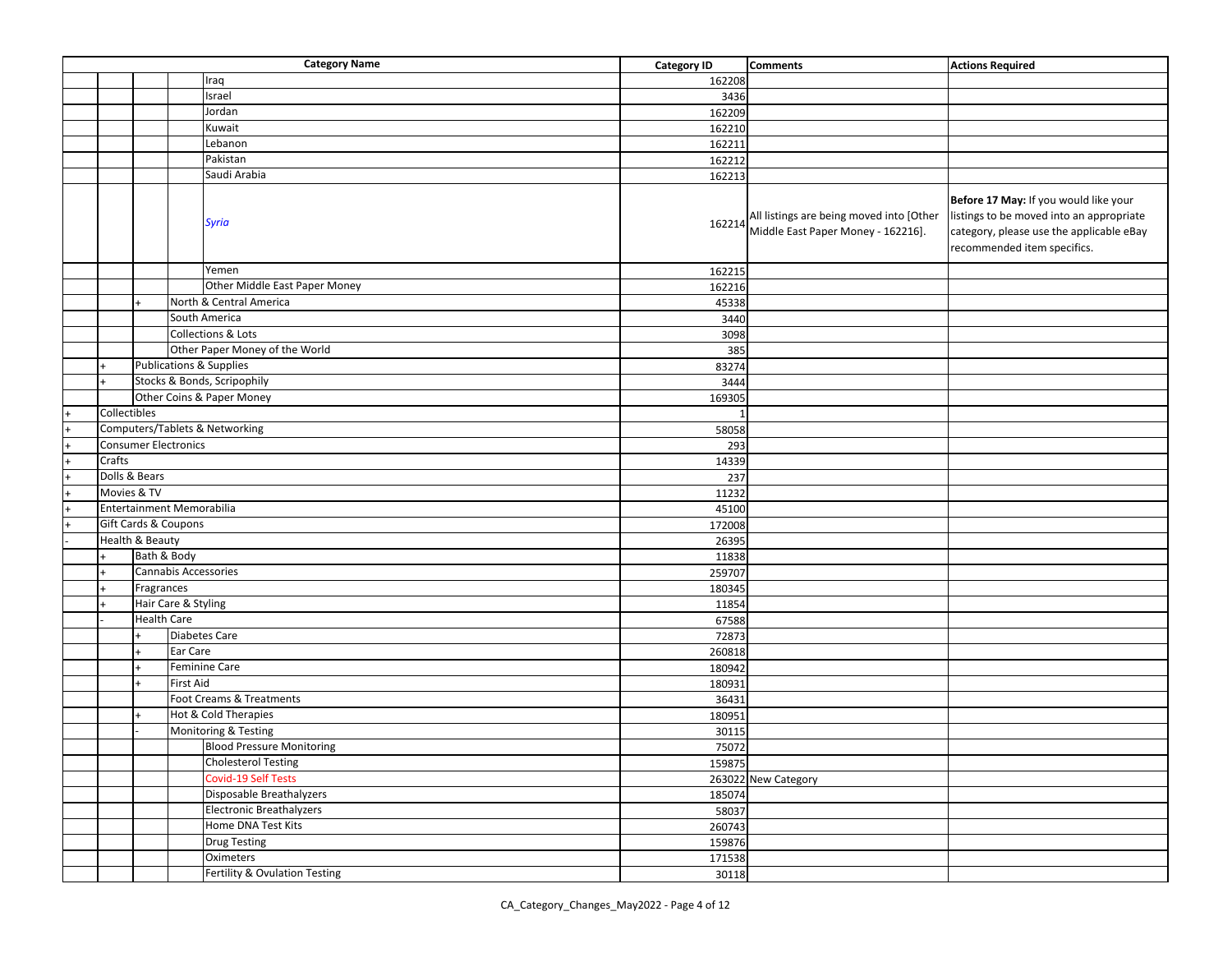|     |                                        |                      | <b>Category Name</b>                      | <b>Category ID</b> | <b>Comments</b>                                                              | <b>Actions Required</b>                                                                                                                                      |
|-----|----------------------------------------|----------------------|-------------------------------------------|--------------------|------------------------------------------------------------------------------|--------------------------------------------------------------------------------------------------------------------------------------------------------------|
|     |                                        |                      | <b>Pregnancy Tests</b>                    | 36437              |                                                                              |                                                                                                                                                              |
|     |                                        |                      | <b>Prenatal Monitoring</b>                | 184574             |                                                                              |                                                                                                                                                              |
|     |                                        |                      | Thermometers                              | 75075              |                                                                              |                                                                                                                                                              |
|     |                                        |                      | Other Monitoring & Testing                | 182131             |                                                                              |                                                                                                                                                              |
|     |                                        |                      | Over-the-Counter Medications & Treatments | 75036              |                                                                              |                                                                                                                                                              |
|     |                                        |                      | Personal Hygiene                          | 260745             |                                                                              |                                                                                                                                                              |
|     |                                        |                      | Pill Boxes, Pill Cases                    | 75041              |                                                                              |                                                                                                                                                              |
|     |                                        |                      | <b>Sexual Wellness</b>                    | 176992             |                                                                              |                                                                                                                                                              |
|     |                                        | <b>Sleeping Aids</b> |                                           | 82593              |                                                                              |                                                                                                                                                              |
|     |                                        |                      | <b>Smoking Cessation</b>                  | 75042              |                                                                              |                                                                                                                                                              |
|     |                                        |                      | Squeezable Stress Relievers               | 180933             |                                                                              |                                                                                                                                                              |
|     |                                        |                      | Other Health Care Supplies                | 67589              |                                                                              |                                                                                                                                                              |
|     | Makeup                                 |                      |                                           | 31786              |                                                                              |                                                                                                                                                              |
|     | Massage                                |                      |                                           |                    |                                                                              |                                                                                                                                                              |
|     |                                        |                      |                                           | 36447              |                                                                              |                                                                                                                                                              |
|     | Medical & Mobility                     |                      |                                           | 11778              |                                                                              |                                                                                                                                                              |
|     |                                        |                      | Nail Care, Manicure & Pedicure            | 47945              |                                                                              |                                                                                                                                                              |
|     |                                        |                      | <b>Natural &amp; Alternative Remedies</b> | 67659              |                                                                              |                                                                                                                                                              |
|     | Oral Care                              |                      |                                           | 31769              |                                                                              |                                                                                                                                                              |
|     |                                        |                      | Salon & Spa Equipment                     | 177731             |                                                                              |                                                                                                                                                              |
|     |                                        |                      | Shaving & Hair Removal                    | 31762              |                                                                              |                                                                                                                                                              |
|     | Skin Care                              |                      |                                           | 11863              |                                                                              |                                                                                                                                                              |
|     |                                        |                      | Sun Protection & Tanning                  | 31772              |                                                                              |                                                                                                                                                              |
|     |                                        | Tattoos & Body Art   |                                           | 33914              |                                                                              |                                                                                                                                                              |
|     | Vision Care                            |                      |                                           | 31414              |                                                                              |                                                                                                                                                              |
|     |                                        |                      | Vitamins & Lifestyle Supplements          | 180959             |                                                                              |                                                                                                                                                              |
|     |                                        |                      | <b>Dietary Supplements</b>                | 180960             |                                                                              |                                                                                                                                                              |
|     |                                        |                      | <b>Dietary Supplement Accessories</b>     | 184490             |                                                                              |                                                                                                                                                              |
|     |                                        |                      | <b>Capsule Holders &amp; Molds</b>        | 184491             | All listings are being moved into [Other<br>Vitamins & Supplements - 19262]. | Before 17 May: If you would like your<br>listings to be moved into an appropriate<br>category, please use the applicable eBay<br>recommended item specifics. |
|     |                                        |                      | <b>Empty Capsules</b>                     | 184492             |                                                                              |                                                                                                                                                              |
|     |                                        |                      | Shake Bottles & Mixers                    | 184493             |                                                                              |                                                                                                                                                              |
|     |                                        |                      | Endurance & Energy Bars, Drinks & Pills   | 1278               |                                                                              |                                                                                                                                                              |
|     |                                        |                      | <b>Sports Supplements</b>                 | 97033              |                                                                              |                                                                                                                                                              |
|     |                                        |                      | Vitamins & Minerals                       | 11776              |                                                                              |                                                                                                                                                              |
|     |                                        |                      | Weight Management                         | 31817              |                                                                              |                                                                                                                                                              |
|     |                                        |                      | Other Vitamins & Supplements              | 19262              |                                                                              |                                                                                                                                                              |
|     | <b>Wholesale Lots</b>                  |                      |                                           | 40965              |                                                                              |                                                                                                                                                              |
|     |                                        |                      |                                           | 1277               |                                                                              |                                                                                                                                                              |
|     | Other Health & Beauty<br>Home & Garden |                      | 11700                                     |                    |                                                                              |                                                                                                                                                              |
| $+$ | Bath                                   |                      | 26677                                     |                    |                                                                              |                                                                                                                                                              |
|     | Bedding                                |                      | 20444                                     |                    |                                                                              |                                                                                                                                                              |
|     | Bed-in-a-Bag                           |                      | 20469                                     |                    |                                                                              |                                                                                                                                                              |
|     |                                        | <b>Bed Pillows</b>   |                                           | 20445              |                                                                              |                                                                                                                                                              |
|     |                                        | <b>Bed Skirts</b>    |                                           | 20450              |                                                                              |                                                                                                                                                              |
|     |                                        |                      | <b>Blankets &amp; Throws</b>              |                    |                                                                              |                                                                                                                                                              |
|     |                                        |                      |                                           | 175750             |                                                                              |                                                                                                                                                              |
|     |                                        |                      | Canopies & Netting                        | 48090              |                                                                              |                                                                                                                                                              |
|     |                                        |                      | <b>Comforters &amp; Sets</b>              | 45462              | The Category ID is being changed to<br>$[262977]$ .                          | Please update your category ID accordingly.                                                                                                                  |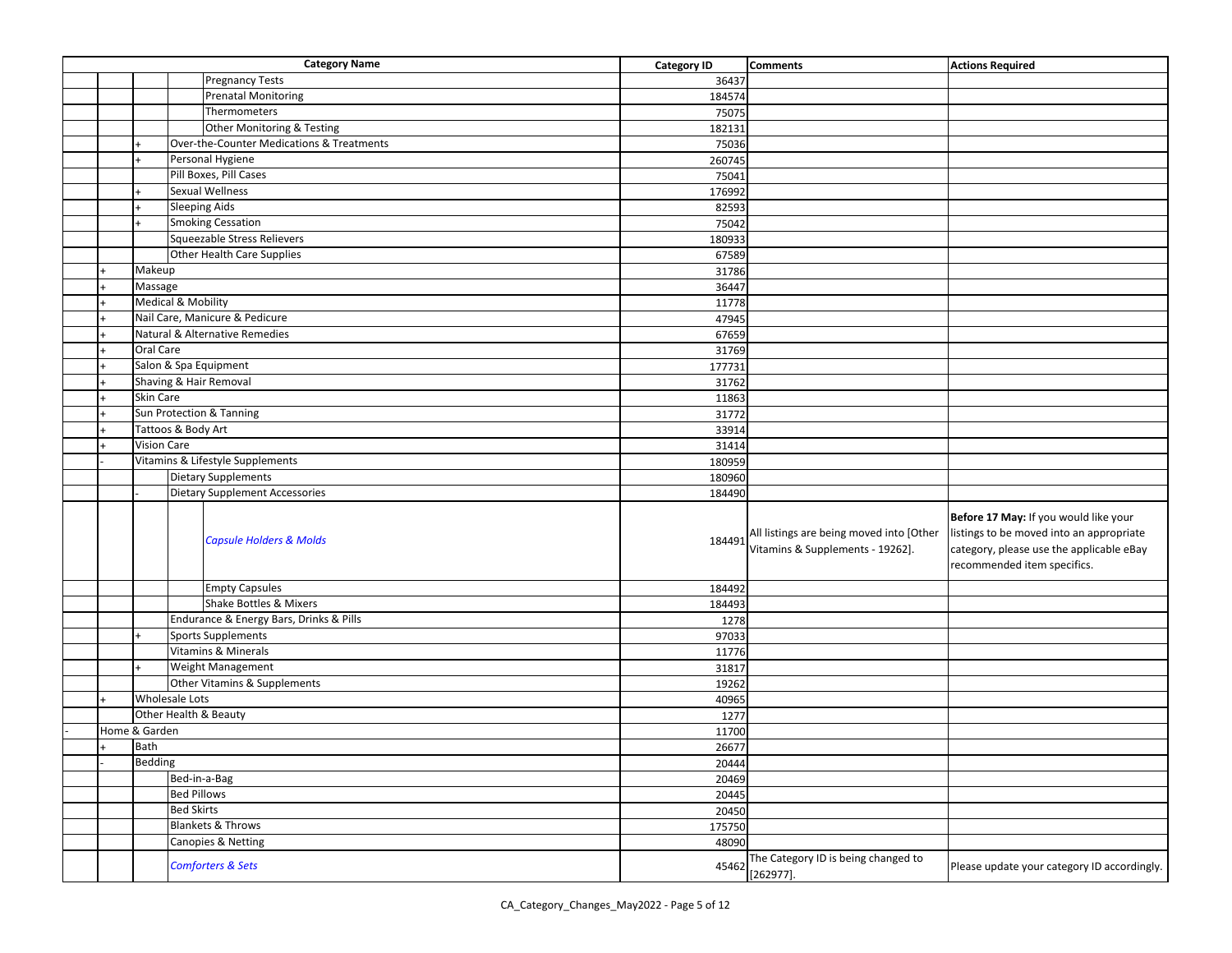|  |           | <b>Category Name</b>                    | <b>Category ID</b> | <b>Comments</b>                                                                                 | <b>Actions Required</b>                                                                                                                                                                                                 |  |
|--|-----------|-----------------------------------------|--------------------|-------------------------------------------------------------------------------------------------|-------------------------------------------------------------------------------------------------------------------------------------------------------------------------------------------------------------------------|--|
|  |           | <b>Decorative Bed Pillows</b>           | 115630             | All listings are being moved into [Pillows<br>20563].                                           | After 19 May: As a result of this category<br>change, existing item specifics are likely to<br>change. Please update your listings with the<br>new item specifics after the category<br>changes for optimal visibility. |  |
|  |           | <b>Comforters &amp; Sets</b>            |                    | 262977 New Category                                                                             |                                                                                                                                                                                                                         |  |
|  |           | Duvet Covers & Sets                     | 37644              |                                                                                                 |                                                                                                                                                                                                                         |  |
|  |           | <b>Duvet Inserts</b>                    |                    | 262978 New Category                                                                             |                                                                                                                                                                                                                         |  |
|  |           | <b>Mattress Pads &amp; Toppers</b>      | 175751             | Renamed from [Mattress Pads &<br>Feather Beds]                                                  |                                                                                                                                                                                                                         |  |
|  |           | <b>Mattress &amp; Pillow Protectors</b> |                    | 262979 New Category                                                                             |                                                                                                                                                                                                                         |  |
|  |           | Pillowcases                             | 54257              |                                                                                                 |                                                                                                                                                                                                                         |  |
|  |           | <b>Pillow Shams</b>                     | 43397              |                                                                                                 |                                                                                                                                                                                                                         |  |
|  |           | Quilts, Bedspreads & Coverlets          | 175749             |                                                                                                 |                                                                                                                                                                                                                         |  |
|  |           | Sheets                                  | 20460              |                                                                                                 |                                                                                                                                                                                                                         |  |
|  |           | <b>Bedding Accessories</b>              |                    | 25815 Renamed from [Other Bedding]                                                              |                                                                                                                                                                                                                         |  |
|  |           | Food & Beverages                        | 14308              |                                                                                                 |                                                                                                                                                                                                                         |  |
|  |           | Fresh Cut Flowers                       | 178069             |                                                                                                 |                                                                                                                                                                                                                         |  |
|  | Furniture |                                         | 3197               |                                                                                                 |                                                                                                                                                                                                                         |  |
|  |           | Armoires & Wardrobes                    | 103430             |                                                                                                 |                                                                                                                                                                                                                         |  |
|  |           | Bar Carts & Serving Carts               | 183320             |                                                                                                 |                                                                                                                                                                                                                         |  |
|  |           | <b>Bar Stools &amp; Stools</b>          | 103431             | Renamed from [Benches, Stools & Bar<br>Stools]                                                  |                                                                                                                                                                                                                         |  |
|  |           | Bean Bags & Inflatables                 | 48319              |                                                                                                 |                                                                                                                                                                                                                         |  |
|  |           | <b>Beds &amp; Headboards</b>            |                    | 32254 Renamed from [Beds & Mattresses]                                                          |                                                                                                                                                                                                                         |  |
|  |           | Beds & Bed Frames                       | 175758             |                                                                                                 |                                                                                                                                                                                                                         |  |
|  |           | Headboards & Footboards                 | 109064             |                                                                                                 |                                                                                                                                                                                                                         |  |
|  |           | Waterbeds                               | 107504             |                                                                                                 |                                                                                                                                                                                                                         |  |
|  |           | <b>Bed &amp; Waterbed Accessories</b>   | 66737              |                                                                                                 |                                                                                                                                                                                                                         |  |
|  |           | <b>Other Beds &amp; Mattresses</b>      | 122759             | All listings are being moved into [Bed &<br>Waterbed Accessories - 66737].                      | After 19 May: As a result of this category<br>change, existing item specifics are likely to<br>change. Please update your listings with the<br>new item specifics after the category<br>changes for optimal visibility. |  |
|  |           | <b>Bedroom Sets</b>                     | 20480              |                                                                                                 |                                                                                                                                                                                                                         |  |
|  |           | <b>Benches</b>                          |                    | 262980 New Category                                                                             |                                                                                                                                                                                                                         |  |
|  |           | Bookcases & Shelving                    | 3199               |                                                                                                 |                                                                                                                                                                                                                         |  |
|  |           | Cabinets & Cupboards                    | 20487              |                                                                                                 |                                                                                                                                                                                                                         |  |
|  |           | CD & Video Racks                        | 22653              |                                                                                                 |                                                                                                                                                                                                                         |  |
|  |           | Chairs                                  | 54235              |                                                                                                 |                                                                                                                                                                                                                         |  |
|  |           | <b>Dining Sets</b>                      | 107578             |                                                                                                 |                                                                                                                                                                                                                         |  |
|  |           | Dressers & Chests of Drawers            | 114397             |                                                                                                 |                                                                                                                                                                                                                         |  |
|  |           | Futons, Frames & Covers                 | 131579             |                                                                                                 |                                                                                                                                                                                                                         |  |
|  |           | Home Office Desks                       | 88057              |                                                                                                 |                                                                                                                                                                                                                         |  |
|  |           | nflatable Mattresses & Airbeds          |                    | Moved from [Beds & Mattresses-32254]<br>131598 Renamed from [Inflatable Mattresses,<br>Airbeds] |                                                                                                                                                                                                                         |  |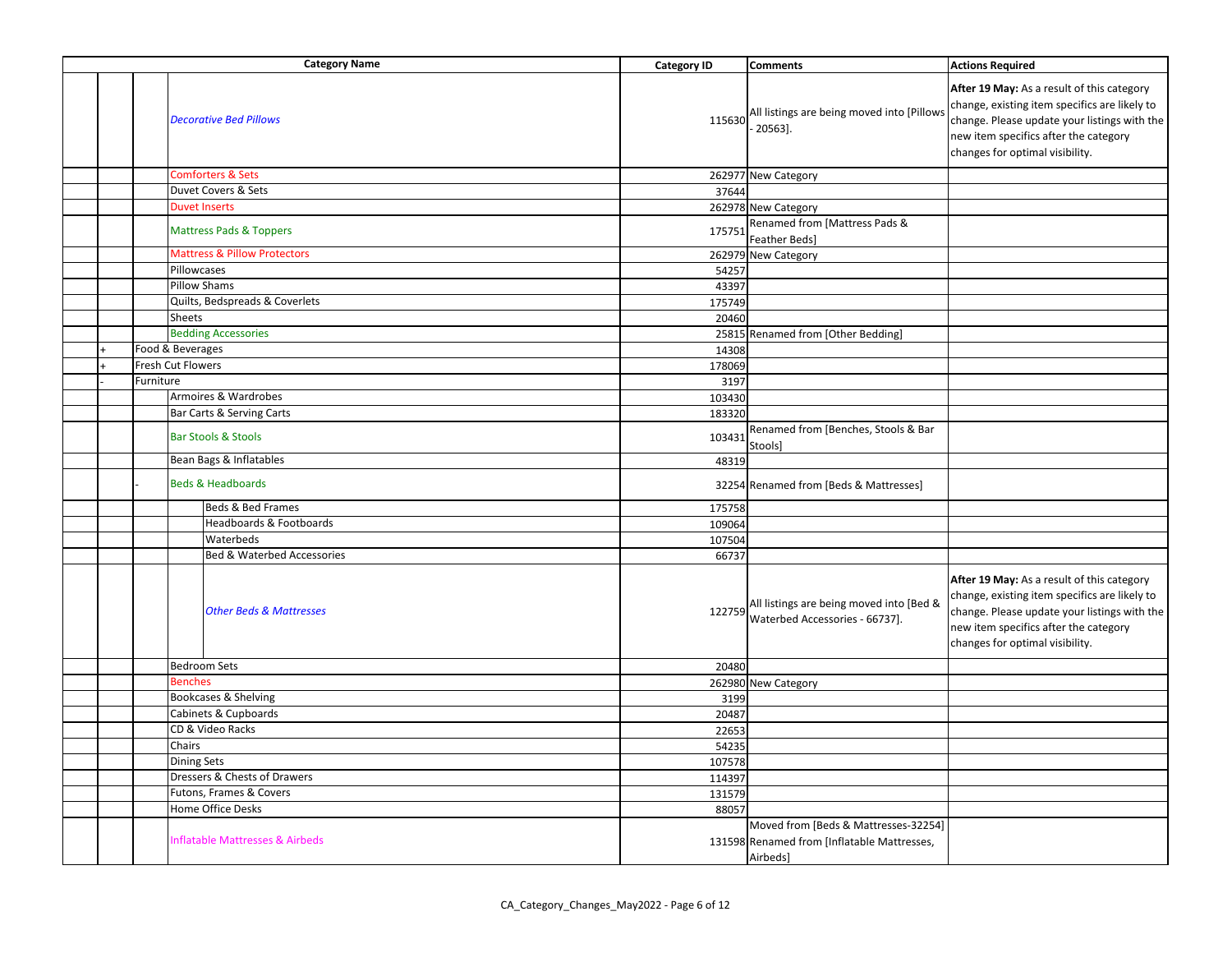|  | <b>Category Name</b>                     | <b>Category ID</b> | <b>Comments</b>                                                       | <b>Actions Required</b>                                                                                                                                                                                                        |
|--|------------------------------------------|--------------------|-----------------------------------------------------------------------|--------------------------------------------------------------------------------------------------------------------------------------------------------------------------------------------------------------------------------|
|  | <b>Mattresses</b>                        |                    | 131588 Moved from [Beds & Mattresses-32254]                           |                                                                                                                                                                                                                                |
|  | Nightstands                              | 38199              |                                                                       |                                                                                                                                                                                                                                |
|  | Ottomans, Footstools & Poufs             | 20490              |                                                                       |                                                                                                                                                                                                                                |
|  | Screens & Room Dividers                  | 31601              |                                                                       |                                                                                                                                                                                                                                |
|  | Sideboards & Buffets                     | 183322             |                                                                       |                                                                                                                                                                                                                                |
|  | Slipcovers                               | 175754             |                                                                       |                                                                                                                                                                                                                                |
|  | Sofas, Armchairs & Couches               | 38208              |                                                                       |                                                                                                                                                                                                                                |
|  | <b>Tables</b>                            | 38204              |                                                                       |                                                                                                                                                                                                                                |
|  | Trunks & Chests                          | 125085             |                                                                       |                                                                                                                                                                                                                                |
|  | TV Stands & Entertainment Units          | 20488              |                                                                       |                                                                                                                                                                                                                                |
|  | Vanities & Makeup Tables                 | 32878              |                                                                       |                                                                                                                                                                                                                                |
|  | <b>Furniture Accessories</b>             | 34386              |                                                                       |                                                                                                                                                                                                                                |
|  | <b>Furniture Parts</b>                   | 179690             |                                                                       |                                                                                                                                                                                                                                |
|  | <b>Other Home Furniture</b>              | 175752             | All listings are being moved into<br>[Furniture Accessories - 34386]. | After 19 May: As a result of this category<br>change, existing item specifics are likely to<br>change. Please update your listings with the<br>new item specifics after the category<br>changes for optimal visibility.        |
|  | <b>Greeting Cards &amp; Party Supply</b> | 16086              |                                                                       |                                                                                                                                                                                                                                |
|  | Holiday & Seasonal Décor                 | 170090             |                                                                       |                                                                                                                                                                                                                                |
|  | <b>Advent Calendars</b>                  | 156813             |                                                                       |                                                                                                                                                                                                                                |
|  | Candle Holders                           | 259702             |                                                                       |                                                                                                                                                                                                                                |
|  | Candles                                  | 168138             |                                                                       |                                                                                                                                                                                                                                |
|  | <b>Christmas Crackers</b>                | 91330              |                                                                       |                                                                                                                                                                                                                                |
|  | <b>Christmas Trees</b>                   | 117414             |                                                                       |                                                                                                                                                                                                                                |
|  | <b>Figurines</b>                         | 117413             |                                                                       |                                                                                                                                                                                                                                |
|  | Linens & Textiles                        | 259703             |                                                                       |                                                                                                                                                                                                                                |
|  | <b>Nativity Items</b>                    | 156862             |                                                                       |                                                                                                                                                                                                                                |
|  | Nutcrackers                              | 177743             |                                                                       |                                                                                                                                                                                                                                |
|  | Ornaments                                | 166725             |                                                                       |                                                                                                                                                                                                                                |
|  | Pillows                                  | 52346              |                                                                       |                                                                                                                                                                                                                                |
|  | Snow Globes                              | 156890             |                                                                       |                                                                                                                                                                                                                                |
|  | <b>Stockings &amp; Hangers</b>           | 170091             |                                                                       |                                                                                                                                                                                                                                |
|  | <b>String Lights</b>                     | 38229              |                                                                       |                                                                                                                                                                                                                                |
|  | Table Décor & Serving Pieces             | 52347              |                                                                       |                                                                                                                                                                                                                                |
|  | Tree Stands & Skirts                     | 166726             |                                                                       |                                                                                                                                                                                                                                |
|  | Wall Décor                               | 166727             |                                                                       |                                                                                                                                                                                                                                |
|  | <b>Window Decorations</b>                | 156844             |                                                                       |                                                                                                                                                                                                                                |
|  | Wreaths, Garlands & Plants               | 117419             |                                                                       |                                                                                                                                                                                                                                |
|  | Yard Décor                               | 156812             |                                                                       |                                                                                                                                                                                                                                |
|  | Other Holiday & Seasonal Décor           | 170092             | All listings are being moved into<br>[Figurines - 117413].            | <b>After 19 May:</b> As a result of this category<br>change, existing item specifics are likely to<br>change. Please update your listings with the<br>new item specifics after the category<br>changes for optimal visibility. |
|  | Home Décor                               | 10033              |                                                                       |                                                                                                                                                                                                                                |
|  | Home Improvement                         | 159907             |                                                                       |                                                                                                                                                                                                                                |
|  | Household Supplies & Cleaning            | 299                |                                                                       |                                                                                                                                                                                                                                |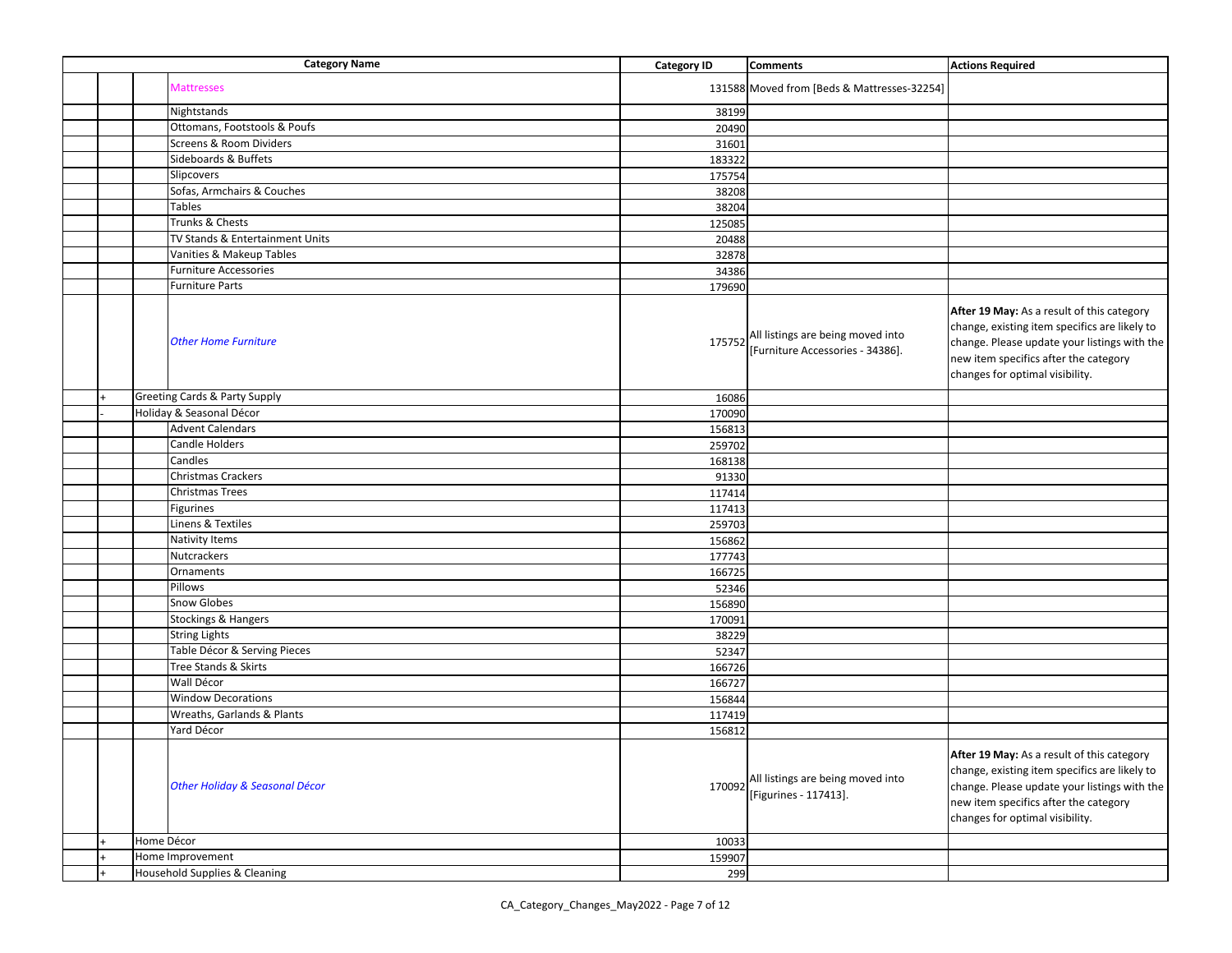|     |                            | <b>Category Name</b>                     | <b>Category ID</b> | <b>Comments</b>                                                          | <b>Actions Required</b>                                                                                                                                                                                                 |
|-----|----------------------------|------------------------------------------|--------------------|--------------------------------------------------------------------------|-------------------------------------------------------------------------------------------------------------------------------------------------------------------------------------------------------------------------|
|     |                            | Kids & Teens at Home                     | 176988             |                                                                          |                                                                                                                                                                                                                         |
|     |                            | Kitchen, Dining & Bar                    | 20625              |                                                                          |                                                                                                                                                                                                                         |
|     |                            | Kitchen Fixtures                         | 177073             |                                                                          |                                                                                                                                                                                                                         |
|     |                            | Lamps, Lighting & Ceiling Fans           | 20697              |                                                                          |                                                                                                                                                                                                                         |
|     |                            | <b>Smart Lighting</b>                    | 185044             |                                                                          |                                                                                                                                                                                                                         |
|     |                            | <b>Ceiling Fans</b>                      | 176937             |                                                                          |                                                                                                                                                                                                                         |
|     |                            | Chandeliers & Ceiling Fixtures           | 117503             |                                                                          |                                                                                                                                                                                                                         |
|     |                            | Lamp Shades                              | 20708              |                                                                          |                                                                                                                                                                                                                         |
|     |                            | Lamps                                    | 112581             |                                                                          |                                                                                                                                                                                                                         |
|     |                            | Light Bulbs                              | 20706              |                                                                          |                                                                                                                                                                                                                         |
|     |                            | <b>Night Lights</b>                      | 20702              |                                                                          |                                                                                                                                                                                                                         |
|     |                            | String Lights, Fairy Lights              | 116022             |                                                                          |                                                                                                                                                                                                                         |
|     |                            | <b>Wall Fixtures</b>                     | 116880             |                                                                          |                                                                                                                                                                                                                         |
|     |                            | <b>Lighting Accessories</b>              | 260153             |                                                                          |                                                                                                                                                                                                                         |
|     |                            | <b>Lighting Parts</b>                    | 20705              |                                                                          |                                                                                                                                                                                                                         |
|     |                            | <b>Other Lighting &amp; Ceiling Fans</b> | 3201               | All listings are being moved into<br>[Lighting Accessories - 260153].    | After 19 May: As a result of this category<br>change, existing item specifics are likely to<br>change. Please update your listings with the<br>new item specifics after the category<br>changes for optimal visibility. |
|     |                            | <b>Major Appliances</b>                  | 20710              |                                                                          |                                                                                                                                                                                                                         |
|     |                            | Rugs & Carpets                           | 20571              |                                                                          |                                                                                                                                                                                                                         |
|     |                            | <b>Area Rugs</b>                         | 45510              | The Category ID is being changed to<br>$[262983]$ .                      | Please update your category ID accordingly.                                                                                                                                                                             |
|     |                            | <b>Accent Rugs</b>                       |                    | 262981 New Category                                                      |                                                                                                                                                                                                                         |
|     |                            | <b>Area Rugs</b>                         |                    | 262983 New Category                                                      |                                                                                                                                                                                                                         |
|     |                            | <b>Carpet Tiles</b>                      | 136820             |                                                                          |                                                                                                                                                                                                                         |
|     |                            | Door Mats & Floor Mats                   | 20573              |                                                                          |                                                                                                                                                                                                                         |
|     |                            | Leather, Fur & Sheepskin Rugs            | 91421              |                                                                          |                                                                                                                                                                                                                         |
|     |                            | <b>Outdoor Rugs</b>                      |                    | 262982 New Category                                                      |                                                                                                                                                                                                                         |
|     |                            | Runners                                  | 20574              |                                                                          |                                                                                                                                                                                                                         |
|     |                            | <b>Stair Treads</b>                      | 175517             |                                                                          |                                                                                                                                                                                                                         |
|     |                            | <b>Wall-to-Wall Carpeting</b>            | 175820             |                                                                          |                                                                                                                                                                                                                         |
|     |                            | Rug & Carpet Accessories                 | 36956              |                                                                          |                                                                                                                                                                                                                         |
|     |                            | Rug & Carpet Tools                       | 260156             |                                                                          |                                                                                                                                                                                                                         |
|     |                            | <b>Other Rugs &amp; Carpets</b>          | 8409               | All listings are being moved into [Rug &<br>Carpet Accessories - 36956]. | After 19 May: As a result of this category<br>change, existing item specifics are likely to<br>change. Please update your listings with the<br>new item specifics after the category<br>changes for optimal visibility. |
| $+$ |                            | <b>School Supplies</b>                   | 16092              |                                                                          |                                                                                                                                                                                                                         |
|     | Tools & Workshop Equipment |                                          | 631                |                                                                          |                                                                                                                                                                                                                         |
|     | <b>Wedding Supplies</b>    |                                          | 11827              |                                                                          |                                                                                                                                                                                                                         |
|     |                            | Window Treatments & Hardware             | 63514              |                                                                          |                                                                                                                                                                                                                         |
|     | Blinds & Shades            |                                          | 20585              |                                                                          |                                                                                                                                                                                                                         |
|     |                            | Cornices & Valances                      | 260060             |                                                                          |                                                                                                                                                                                                                         |
|     |                            | <b>Curtains &amp; Drapes</b>             | 45515              |                                                                          |                                                                                                                                                                                                                         |
|     |                            | Shutters                                 | 66799              |                                                                          |                                                                                                                                                                                                                         |
|     |                            | <b>Stained Glass Panels</b>              | 260061             |                                                                          |                                                                                                                                                                                                                         |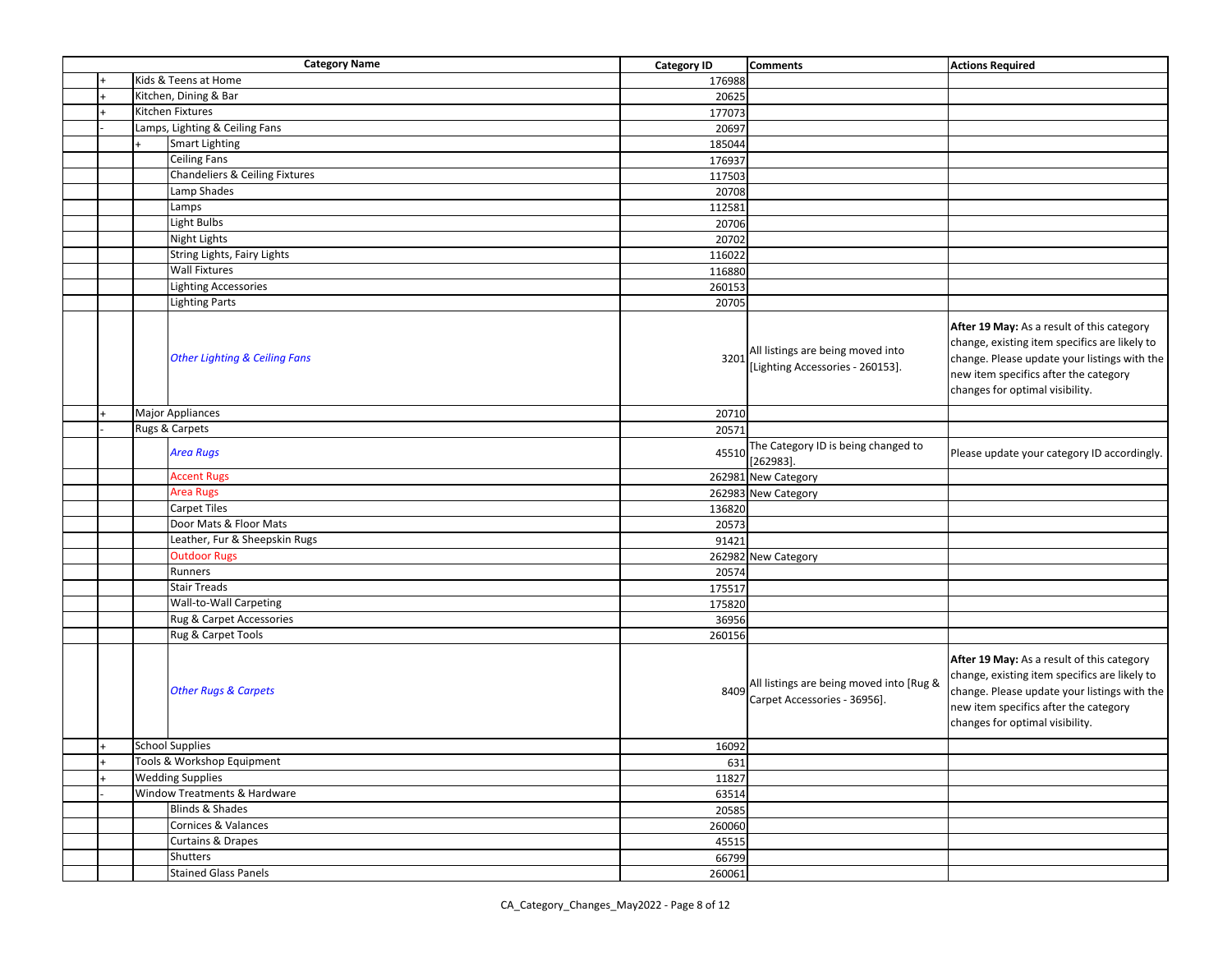|                |                           | <b>Category Name</b>                          | <b>Category ID</b> | <b>Comments</b>                                                    | <b>Actions Required</b>                                                                                                                                                                                                 |
|----------------|---------------------------|-----------------------------------------------|--------------------|--------------------------------------------------------------------|-------------------------------------------------------------------------------------------------------------------------------------------------------------------------------------------------------------------------|
|                |                           | <b>Window Film</b>                            | 175757             |                                                                    |                                                                                                                                                                                                                         |
|                |                           | Curtain Rods & Hardware                       | 103459             |                                                                    |                                                                                                                                                                                                                         |
|                |                           | <b>Replacement Parts</b>                      | 103458             |                                                                    |                                                                                                                                                                                                                         |
|                |                           | <b>Other Window Treatments &amp; Hardware</b> | 63515              | All listings are being moved into<br>[Replacement Parts - 103458]. | After 19 May: As a result of this category<br>change, existing item specifics are likely to<br>change. Please update your listings with the<br>new item specifics after the category<br>changes for optimal visibility. |
|                |                           | Yard, Garden & Outdoor Living                 | 159912             |                                                                    |                                                                                                                                                                                                                         |
|                |                           | <b>Wholesale Lots</b>                         | 31605              |                                                                    |                                                                                                                                                                                                                         |
|                |                           | Other Home & Garden                           | 181076             |                                                                    |                                                                                                                                                                                                                         |
|                |                           | Jewellery & Watches                           | 281                |                                                                    |                                                                                                                                                                                                                         |
|                | Music                     |                                               | 11233              |                                                                    |                                                                                                                                                                                                                         |
| $\overline{+}$ |                           | Musical Instruments & Gear                    | 619                |                                                                    |                                                                                                                                                                                                                         |
|                | <b>Pet Supplies</b>       |                                               | 1281               |                                                                    |                                                                                                                                                                                                                         |
|                |                           | Pottery & Glass                               | 870                |                                                                    |                                                                                                                                                                                                                         |
|                |                           | Drinkware & Barware                           | 262359             |                                                                    |                                                                                                                                                                                                                         |
|                |                           | Decorative Cookware, Dinnerware & Serveware   | 262364             | Renamed from [Cookware, Dinnerware<br>& Serveware]                 |                                                                                                                                                                                                                         |
|                |                           | <b>Bowls</b>                                  | 262366             |                                                                    |                                                                                                                                                                                                                         |
|                |                           | Cake Stands                                   | 262368             |                                                                    |                                                                                                                                                                                                                         |
|                |                           | Casseroles                                    | 262369             |                                                                    |                                                                                                                                                                                                                         |
|                |                           | Centerpieces                                  | 262370             |                                                                    |                                                                                                                                                                                                                         |
|                |                           | Creamers                                      | 262371             |                                                                    |                                                                                                                                                                                                                         |
|                |                           | Cruets                                        | 262352             |                                                                    |                                                                                                                                                                                                                         |
|                |                           | Cup & Saucers                                 | 262372             |                                                                    |                                                                                                                                                                                                                         |
|                |                           | <b>Dinner Sets</b>                            | 262373             |                                                                    |                                                                                                                                                                                                                         |
|                |                           | <b>Dishes</b>                                 | 262374             |                                                                    |                                                                                                                                                                                                                         |
|                |                           | Gravy Boats                                   | 262377             |                                                                    |                                                                                                                                                                                                                         |
|                |                           | Jars                                          | 262375             |                                                                    |                                                                                                                                                                                                                         |
|                |                           | Jugs & Pitchers                               | 262376             |                                                                    |                                                                                                                                                                                                                         |
|                |                           | Mugs                                          | 262378             |                                                                    |                                                                                                                                                                                                                         |
|                |                           | Plates                                        | 262379             |                                                                    |                                                                                                                                                                                                                         |
|                |                           | Platters                                      | 262380             |                                                                    |                                                                                                                                                                                                                         |
|                |                           | Salt & Pepper Shakers                         | 262382             |                                                                    |                                                                                                                                                                                                                         |
|                |                           | Tea & Coffee Pots                             | 262381             |                                                                    |                                                                                                                                                                                                                         |
|                |                           | Trays                                         | 262383             |                                                                    |                                                                                                                                                                                                                         |
|                |                           | Decorative Pottery & Glassware                | 262384             |                                                                    |                                                                                                                                                                                                                         |
|                |                           | Lamps, Lighting                               | 262410             |                                                                    |                                                                                                                                                                                                                         |
|                |                           | Price Guides & Publications                   | 170129             |                                                                    |                                                                                                                                                                                                                         |
|                |                           | Other Pottery & Glass                         | 262365             |                                                                    |                                                                                                                                                                                                                         |
| $\ddot{}$      | <b>Real Estate</b>        |                                               | 10542              |                                                                    |                                                                                                                                                                                                                         |
|                | <b>Specialty Services</b> |                                               | 316                |                                                                    |                                                                                                                                                                                                                         |
|                | <b>Sporting Goods</b>     |                                               | 888                |                                                                    |                                                                                                                                                                                                                         |
|                |                           | Boxing, Martial Arts & MMA                    | 179767             |                                                                    |                                                                                                                                                                                                                         |
|                |                           | Camping & Hiking                              | 16034              |                                                                    |                                                                                                                                                                                                                         |
|                |                           | Cycling                                       | 7294               |                                                                    |                                                                                                                                                                                                                         |
|                |                           | Fishing                                       | 1492               |                                                                    |                                                                                                                                                                                                                         |
|                |                           | Rods & Poles                                  | 261028             |                                                                    |                                                                                                                                                                                                                         |
|                |                           | Rod Building & Repair                         | 261029             |                                                                    |                                                                                                                                                                                                                         |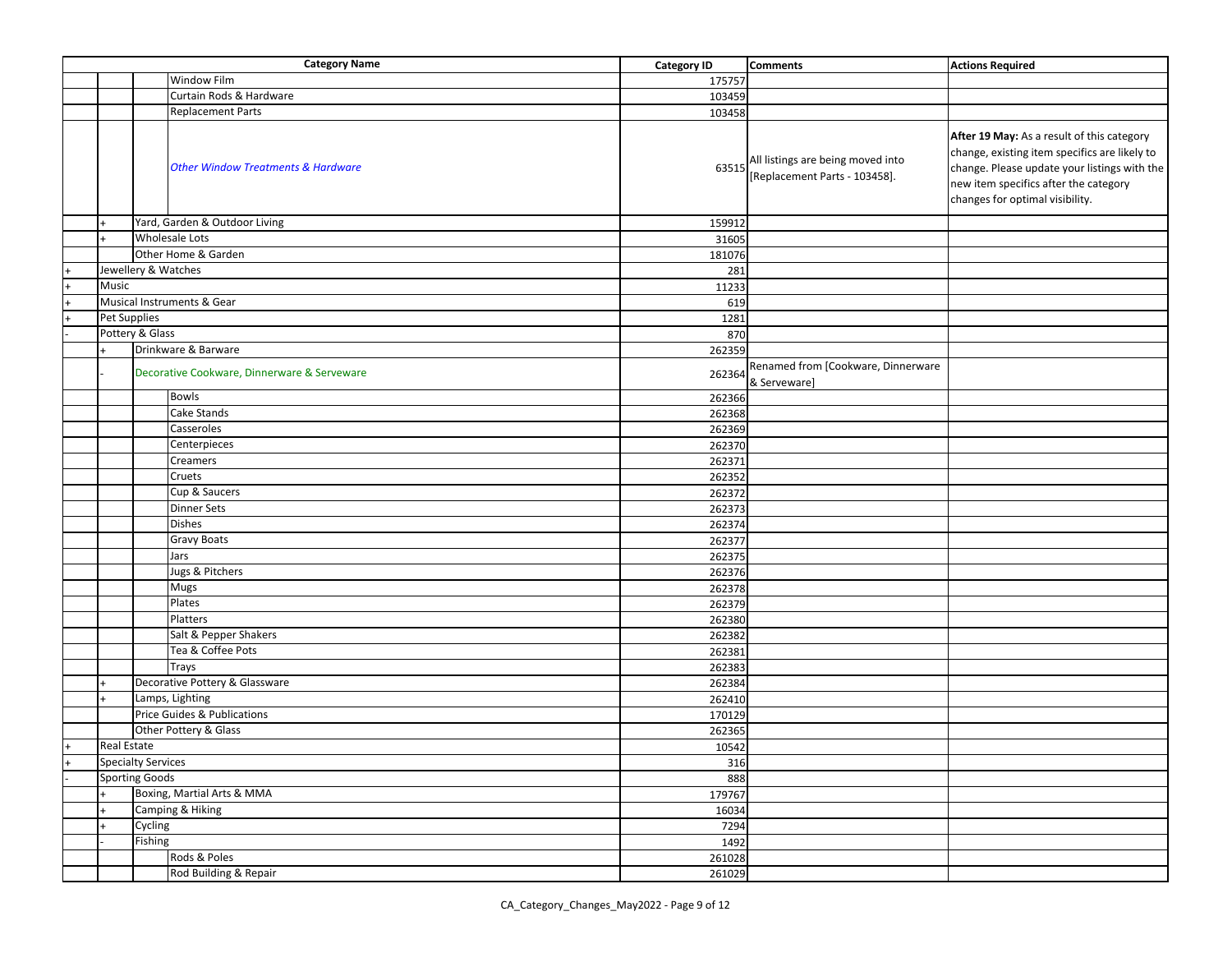|        |                      | <b>Category Name</b>                      | <b>Category ID</b> | <b>Comments</b>                                             | <b>Actions Required</b>                                                                                                                                      |
|--------|----------------------|-------------------------------------------|--------------------|-------------------------------------------------------------|--------------------------------------------------------------------------------------------------------------------------------------------------------------|
|        |                      | Reels                                     | 261030             |                                                             |                                                                                                                                                              |
|        |                      | Reel Parts & Repair                       | 178885             |                                                             |                                                                                                                                                              |
|        |                      | Rod & Reel Combos                         | 261031             |                                                             |                                                                                                                                                              |
|        |                      | Baits, Lures & Flies                      | 179961             |                                                             |                                                                                                                                                              |
|        |                      | Line & Leaders                            | 179965             |                                                             |                                                                                                                                                              |
|        |                      | <b>Terminal Tackle</b>                    | 179973             |                                                             |                                                                                                                                                              |
|        |                      | Clothing, Shoes & Accessories             | 179978             |                                                             |                                                                                                                                                              |
|        |                      | Fishfinders                               | 29723              |                                                             |                                                                                                                                                              |
|        |                      | <b>Fishing Equipment</b>                  | 179985             |                                                             |                                                                                                                                                              |
|        |                      | <b>Fishing Trips</b><br>Novelties & Gifts | 159027             | All listings are being moved into [Other<br>Fishing - 384]. | Before 17 May: If you would like your<br>listings to be moved into an appropriate<br>category, please use the applicable eBay<br>recommended item specifics. |
|        |                      | Vintage                                   | 62143              |                                                             |                                                                                                                                                              |
|        |                      |                                           | 180001             |                                                             |                                                                                                                                                              |
|        |                      | <b>Other Fishing</b>                      | 384                |                                                             |                                                                                                                                                              |
|        |                      | Fitness, Running & Yoga                   | 15273              |                                                             |                                                                                                                                                              |
|        | Golf                 |                                           | 1513               |                                                             |                                                                                                                                                              |
|        | Hunting              |                                           | 7301               |                                                             |                                                                                                                                                              |
|        |                      | <b>Indoor Games</b>                       | 36274              |                                                             |                                                                                                                                                              |
|        |                      | <b>Outdoor Sports</b>                     | 159043             |                                                             |                                                                                                                                                              |
|        | <b>Team Sports</b>   |                                           | 159049             |                                                             |                                                                                                                                                              |
|        |                      | Tennis & Racquet Sports                   | 159134             |                                                             |                                                                                                                                                              |
|        |                      | <b>Water Sports</b>                       | 159136             |                                                             |                                                                                                                                                              |
|        |                      | <b>Winter Sports</b>                      | 36259              |                                                             |                                                                                                                                                              |
|        |                      | Other Sporting Goods                      | 310                |                                                             |                                                                                                                                                              |
|        |                      | <b>Wholesale Lots</b>                     | 40146              |                                                             |                                                                                                                                                              |
|        |                      | Sports Mem, Cards & Fan Shop              | 64482              |                                                             |                                                                                                                                                              |
| Stamps |                      |                                           | 260                |                                                             |                                                                                                                                                              |
|        | Canada               |                                           | 3478               |                                                             |                                                                                                                                                              |
|        |                      | <b>United States</b>                      | 261                |                                                             |                                                                                                                                                              |
|        | <b>Great Britain</b> |                                           | 3499               |                                                             |                                                                                                                                                              |
|        | Africa               |                                           | 181423             |                                                             |                                                                                                                                                              |
|        | Asia                 |                                           | 181416             |                                                             |                                                                                                                                                              |
|        |                      | Australia & Oceania                       | 181424             |                                                             |                                                                                                                                                              |
|        |                      | <b>British Colonies &amp; Territories</b> | 65174              |                                                             |                                                                                                                                                              |
|        | Caribbean            |                                           | 179377             |                                                             |                                                                                                                                                              |
|        | Europe               |                                           | 4742               |                                                             |                                                                                                                                                              |
|        |                      | Latin America                             | 181417             |                                                             |                                                                                                                                                              |
|        | Middle East          |                                           | 181422             |                                                             |                                                                                                                                                              |
|        |                      | Afghanistan                               | 145822             |                                                             |                                                                                                                                                              |
|        |                      | Bahrain (1971-Now)                        | 123791             |                                                             |                                                                                                                                                              |
|        |                      | Egypt                                     | 127419             |                                                             |                                                                                                                                                              |
|        |                      | Iraq                                      | 123794             |                                                             |                                                                                                                                                              |
|        |                      | Israel                                    | 123795             |                                                             |                                                                                                                                                              |
|        |                      | Jordan                                    | 123796             |                                                             |                                                                                                                                                              |
|        |                      | Kuwait (1961-Now)                         | 123797             |                                                             |                                                                                                                                                              |
|        |                      | Lebanon                                   | 123798             |                                                             |                                                                                                                                                              |
|        |                      | Oman                                      | 123799             |                                                             |                                                                                                                                                              |
|        |                      | Palestine (1948-Now)                      | 131628             |                                                             |                                                                                                                                                              |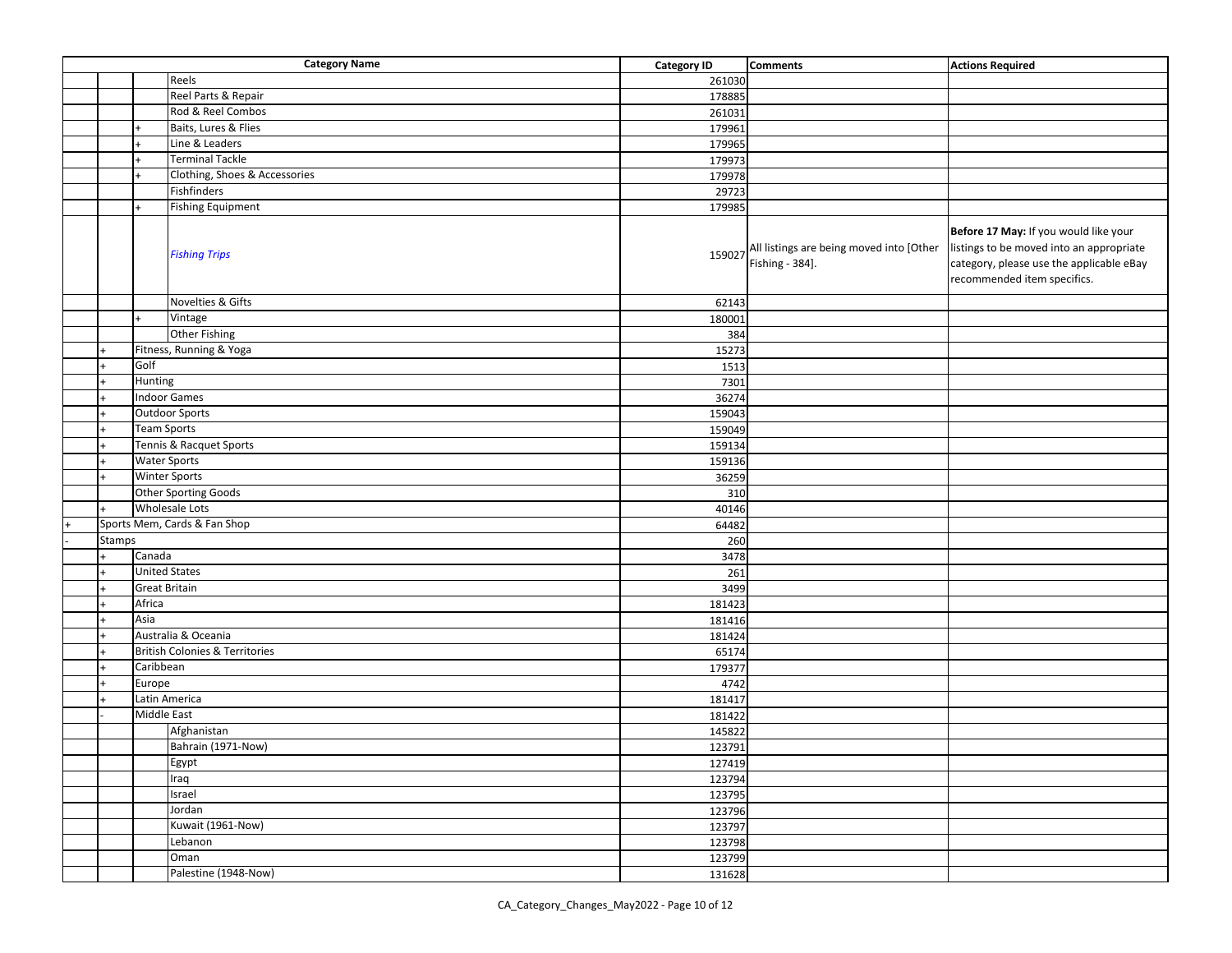|  |                                 | <b>Category Name</b>                    |  | <b>Category ID</b>                                                                           | <b>Comments</b>                                                                                                                                                                                                         | <b>Actions Required</b>                                                                                                                                                                                                 |
|--|---------------------------------|-----------------------------------------|--|----------------------------------------------------------------------------------------------|-------------------------------------------------------------------------------------------------------------------------------------------------------------------------------------------------------------------------|-------------------------------------------------------------------------------------------------------------------------------------------------------------------------------------------------------------------------|
|  |                                 | Qatar                                   |  | 123800                                                                                       |                                                                                                                                                                                                                         |                                                                                                                                                                                                                         |
|  |                                 | Saudi Arabia                            |  | 123801                                                                                       |                                                                                                                                                                                                                         |                                                                                                                                                                                                                         |
|  |                                 | Syria                                   |  | 123802                                                                                       | All listings are being moved into [Other<br>Middle Eastern Stamps - 179405].                                                                                                                                            | Before 17 May: If you would like your<br>listings to be moved into an appropriate<br>category, please use the applicable eBay<br>recommended item specifics.                                                            |
|  |                                 | <b>United Arab Emirates</b>             |  | 123803                                                                                       |                                                                                                                                                                                                                         |                                                                                                                                                                                                                         |
|  |                                 | Yemen                                   |  | 123804                                                                                       |                                                                                                                                                                                                                         |                                                                                                                                                                                                                         |
|  |                                 | Collections, Lots                       |  | 145842                                                                                       |                                                                                                                                                                                                                         |                                                                                                                                                                                                                         |
|  |                                 | Other Middle Eastern Stamps             |  | 179405                                                                                       |                                                                                                                                                                                                                         |                                                                                                                                                                                                                         |
|  | Worldwide                       |                                         |  | 181420                                                                                       |                                                                                                                                                                                                                         |                                                                                                                                                                                                                         |
|  |                                 | <b>Topical Stamps</b>                   |  | 4752                                                                                         |                                                                                                                                                                                                                         |                                                                                                                                                                                                                         |
|  |                                 | Specialty Philately                     |  | 7898                                                                                         |                                                                                                                                                                                                                         |                                                                                                                                                                                                                         |
|  |                                 | <b>Publications &amp; Supplies</b>      |  | 181421                                                                                       |                                                                                                                                                                                                                         |                                                                                                                                                                                                                         |
|  |                                 | Other Stamps                            |  | 170137                                                                                       |                                                                                                                                                                                                                         |                                                                                                                                                                                                                         |
|  |                                 | <b>Tickets &amp; Experiences</b>        |  | 1305                                                                                         |                                                                                                                                                                                                                         |                                                                                                                                                                                                                         |
|  | Toys & Hobbies                  |                                         |  | 220                                                                                          |                                                                                                                                                                                                                         |                                                                                                                                                                                                                         |
|  |                                 | Action Figures & Accessories            |  | 246                                                                                          |                                                                                                                                                                                                                         |                                                                                                                                                                                                                         |
|  |                                 | <b>Beanbag Plush</b>                    |  |                                                                                              |                                                                                                                                                                                                                         |                                                                                                                                                                                                                         |
|  |                                 | <b>Building Toys</b>                    |  | 49019                                                                                        |                                                                                                                                                                                                                         |                                                                                                                                                                                                                         |
|  |                                 |                                         |  | 183446                                                                                       |                                                                                                                                                                                                                         |                                                                                                                                                                                                                         |
|  |                                 | <b>LEGO (R) Building Toys</b>           |  |                                                                                              | 183447 Renamed from [LEGO Building Toys]                                                                                                                                                                                |                                                                                                                                                                                                                         |
|  |                                 | LEGO (R) Complete Sets & Packs          |  | 19006                                                                                        | Renamed from [LEGO Complete Sets &<br>Packs]                                                                                                                                                                            |                                                                                                                                                                                                                         |
|  |                                 | LEGO (R) Bricks, Pieces & Parts         |  | 183448                                                                                       | Renamed from [LEGO Bricks & Building<br>Pieces]                                                                                                                                                                         |                                                                                                                                                                                                                         |
|  |                                 | <b>LEGO (R) Power Elements</b>          |  |                                                                                              | 263011 New Category                                                                                                                                                                                                     |                                                                                                                                                                                                                         |
|  |                                 | <b>LEGO (R) Minifigures</b>             |  |                                                                                              | 263012 New Category                                                                                                                                                                                                     |                                                                                                                                                                                                                         |
|  |                                 | LEGO (R) Instruction Manuals & Catalogs |  | 183449                                                                                       | Renamed from [LEGO Instruction<br>Manuals]                                                                                                                                                                              |                                                                                                                                                                                                                         |
|  |                                 | LEGO (R) Storage & Display              |  |                                                                                              | 263015 New Category                                                                                                                                                                                                     |                                                                                                                                                                                                                         |
|  |                                 | <b>K'NEX Building Toys</b>              |  |                                                                                              | All listings are being moved into<br>21254 [Building Toy Complete Sets & Packs -<br>258040].                                                                                                                            | After 19 May: As a result of this category<br>change, existing item specifics are likely to<br>change. Please update your listings with the<br>new item specifics after the category<br>changes for optimal visibility. |
|  | <b>Mega Bloks Building Toys</b> |                                         |  | All listings are being moved into<br>52338 [Building Toy Complete Sets & Packs -<br>258040]. | After 19 May: As a result of this category<br>change, existing item specifics are likely to<br>change. Please update your listings with the<br>new item specifics after the category<br>changes for optimal visibility. |                                                                                                                                                                                                                         |
|  |                                 | <b>Building Toys Minifigures</b>        |  | 19001                                                                                        | All listings are being moved into<br>[Building Toy Pieces & Parts - 258041]                                                                                                                                             | After 19 May: As a result of this category<br>change, existing item specifics are likely to<br>change. Please update your listings with the<br>new item specifics after the category<br>changes for optimal visibility. |
|  |                                 | <b>Building Toys &amp; Blocks</b>       |  |                                                                                              | 263016 New Category                                                                                                                                                                                                     |                                                                                                                                                                                                                         |